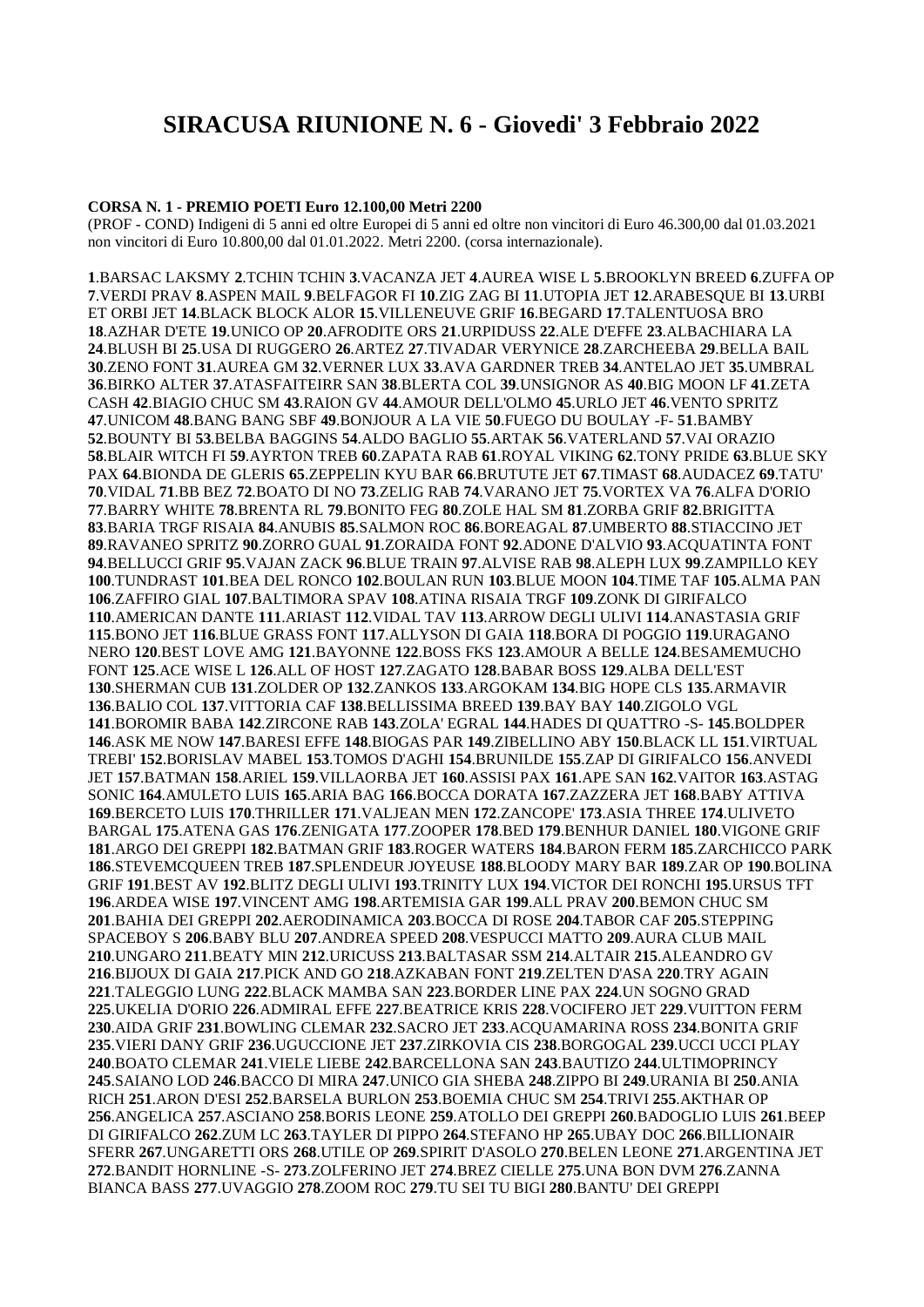#### **CORSA N. 2 - PREMIO QUASIMODO Euro 6.050,00 Metri 1600**

(PROF - MAIDEN) Indigeni di 3 anni non vincitori di 1 Primo Premio nella carriera. Metri 1600

.DALIA **2**.DITTORIA AS **3**.DIKIKI ALOR **4**.DOVER WISE AS **5**.DE NILSON **6**.DAISY RAB **7**.DOMINIO .DOINA MELINTE **9**.DIZZA CHUCKIE SM **10**.DIBALI FERM **11**.DESDEMONA RAB **12**.DINERO ALTER .DELFI **14**.DANCINGQUEEN FONT **15**.DELIA FEDER **16**.DANZA **17**.DAFNEGAL **18**.DIOR ALTER .DOLLAR ALTER **20**.DARKNES **21**.DEA ALTER **22**.DALSHIM FONT **23**.DE LAVEGA ZEN **24**.DORTMUND CAS **25**.DORIAN GRAY **26**.DART WISE AS **27**.DEA LEONE FF **28**.DAFFY DUCK **29**.DILETTA JET .DALMAZIA SAN **31**.DEBORA GRAD **32**.DONATO **33**.DAMA BIANCA PAR **34**.DROGON RUN **35**.DYBALA BI **36**.DEEP DI GIRIFALCO **37**.DIAMANTE COL **38**.DRUSIANA **39**.DAMOREZ **40**.DISLIDE CHUKI SM .DUNE MISSIONS SM **42**.DORIAN GRAY FONT **43**.DON'T EXPLAIN **44**.DOONEENS BOSS **45**.DOLI ZS .DRAGONE GUAL **47**.DOCTORR SAN **48**.DAFNE TREBI' **49**.DJANGO CUP **50**.DULCINEA **51**.DACIA .DUDU BOSS **53**.DEBORAH GIO **54**.DIDIER CUP **55**.DANTE AMG **56**.DAI ROSA LEONE .DAEMONPRINCY RUN **58**.DIRK GENTLY **59**.DOLLY OK **60**.DARCEY SAN **61**.DIVINA GRIF **62**.DEDALO RAB **63**.DRUSO NERONE GPD **64**.DELMONICA FERM **65**.DIAMANTINO SAN **66**.DAPHNE DJ **67**.DESERT STORM **68**.DIVAFATALE FONT **69**.DEMONIO DSE **70**.DIANA VALSAN

## **CORSA N. 3 - PREMIO FOSCOLO Euro 6.050,00 Metri 2200**

(PROF - COND) Indigeni di 3 anni Europei di 3 anni non vincitori di Euro 10.000,00 nella carriera. Metri 2200. (corsa internazionale).

.DILAN DI DARIO **2**.DAFNE ORS **3**.DULCINEA **4**.DESCENT BOSS **5**.DINERO ALTER **6**.DALSHIM FONT .DARCEY SAN **8**.DIAMANTE COL **9**.DAFNEGAL **10**.DILETTA JET **11**.DROGON RUN **12**.DOLLY OK .DESDEMONA LAKSMY **14**.DOKI DOKI **15**.DAYTONA WISE AS **16**.DALMAZIA SAN **17**.DONATO .DUNE MISSIONS SM **19**.DELFI **20**.DIVA LUIS **21**.DRUSO NERONE GPD **22**.DIZZA CHUCKIE SM **23**.DEA LEONE FF **24**.DALIA **25**.DAMOREZ **26**.DIBALI FERM **27**.DANTE AMG **28**.DAISY RAB **29**.DAI ROSA LEONE .DE NILSON **31**.DEMILIA RL **32**.DART WISE AS **33**.DAMA BIANCA PAR **34**.DEDALO RAB **35**.DON'T EXPLAIN **36**.DIRK GENTLY **37**.DEMONIO DSE **38**.DYBALA BI **39**.DYLAN TREB **40**.DOVER WISE AS .DOLOMITE RL **42**.DANDELION **43**.DJANGO CUP **44**.DARKNES **45**.DOLI ZS **46**.DOWN TOWN REBEL .DOINA MELINTE **48**.DIVAFATALE FONT **49**.DIAMANTINO SAN **50**.DELMONICA FERM **51**.JET ROYAL - F- **52**.DARKO GUAL **53**.DE LAVEGA ZEN **54**.DOMINIO **55**.DEA ALTER **56**.DIVINA FONT **57**.DUDU BOSS .DUKEZ **59**.DAYGIRL FONT **60**.DIKIKI ALOR **61**.DESIRE' ZS **62**.DIONISO **63**.DORIAN GRAY FONT .DAMOCLE RAB **65**.DAPHNE DJ **66**.DRAGONE GUAL **67**.DEBORAH GIO **68**.DAFFY DUCK **69**.DISLIDE CHUKI SM **70**.DIANA VALSAN **71**.DELIA FEDER **72**.DEEP DI GIRIFALCO **73**.DRUSIANA **74**.DAFNE TREBI' .DETTO FATTO DL **76**.DOONEENS BOSS **77**.DACIA **78**.DANCINGQUEEN FONT **79**.DORTMUND CAS .DIOR ALTER **81**.DESDEMONA RAB **82**.DORIAN GRAY **83**.DOCTORR SAN **84**.DAKOTA DE GLERIS .DIVINA GRIF **86**.DANZA **87**.DITTORIA AS **88**.DIADORA DI NO **89**.DIDIER CUP **90**.DOLLAR ALTER .DEBORA GRAD **92**.DESERT STORM **93**.DAEMONPRINCY RUN

#### **CORSA N. 4 - PREMIO LEOPARDI Euro 4.620,00 Metri 2200**

(PROF - COND) Indigeni di 4 anni Europei di 4 anni non vincitori di Euro 18.000,00 nella carriera. Metri 2200. (corsa internazionale).

.COKTAIL FONT **2**.CAOS DI GIRIFALCO **3**.CONCORDIA **4**.CUCA' MAIL **5**.CHINA BKS **6**.CATCH ME BOSS .CICCIO BELLO BOSS **8**.CARGO JET **9**.CECCO BIEFFE **10**.CRAB WISE AS **11**.CRSETTE MANY **12**.COME VA' VA' **13**.CONWAY BOSS **14**.CANTE CHICO **15**.CALEYDOS RAB **16**.CHICO BUARQUE **17**.CAMILLA BE .CHICCA DEGLIULIVI **19**.CIRODIMARZIOLEONE **20**.CADAVEZ **21**.CLASSIC WINNER **22**.CYRANO RAB .CATE CAPAR **24**.COCACOLA AS **25**.CYBELLE FONT **26**.CORRI BOSS **27**.CHAMPAGNE FIOR .CONTENTA GAMS **29**.COBAIN RUN **30**.CROCODILE ROCK **31**.CREMA GADD **32**.CORREO **33**.CHANTAL RICH **34**.CARA LADY SM **35**.CHERIE GRIF **36**.CHAVEZ OP **37**.CIMON SLIDE SM **38**.CANTO DI POGGIO .CRISTAL DSE **40**.CATE DEL RONCO **41**.COWBOY DEI GREPPI **42**.CANADIAN WISE L **43**.CHAPLIN GRIF .CALAMITY JANE **45**.CARINISSIMA OP **46**.CRIME PASSION **47**.CABIRIA DI MIRA **48**.CANALETTO RL .CARINA PETU **50**.CACERES **51**.CALYPSO RAB **52**.CLIO DEGLI ULIVI **53**.CLAUDETTE FONT **54**.CARIM .CUSOLI SM **56**.CASTLETON WISE AS **57**.CARINZIA HOLZ **58**.CODYGAL **59**.CARLOTTA DI GAIA .CAPOLEONA SM **61**.CORINNE YOU SM **62**.COME ON BOY FIOR **63**.CUORE DI GAIA **64**.CARKAM .CAPUNKA **66**.CROSA VERYNICE **67**.CLEO ORS **68**.COSIMO DEGLIULIVI **69**.CERSAL JET **70**.CHARLY LAKSMY **71**.CHERRY **72**.CARBONIO **73**.CIRCE RAB **74**.CAFFEINA OP **75**.CIUFFOLOTTO RL .COLCONEROS **77**.COLINASS **78**.CRUDELIA GRIF **79**.CONTESSA ROMANO **80**.CIRCE TREBI' .CHIQUITA JET **82**.CARISMA DI NO **83**.COOL DI GIRIFALCO **84**.CECILIA JET **85**.CLIVIA EK .CACEROLA **87**.CERVETTI **88**.COMMANDO **89**.CHANEL SM **90**.CINZIA CHUCK SM **91**.CATERINA FC .CELESTE ZEN **93**.CLINT DEL RONCO **94**.CLAIRE BKS **95**.CHARLIE PARKER **96**.CASPER SSM .CICLONE CLS **98**.CALIOPE TRIO **99**.CLAUDIA FEG **100**.CARLITOS BREED **101**.CLUB WISE AS